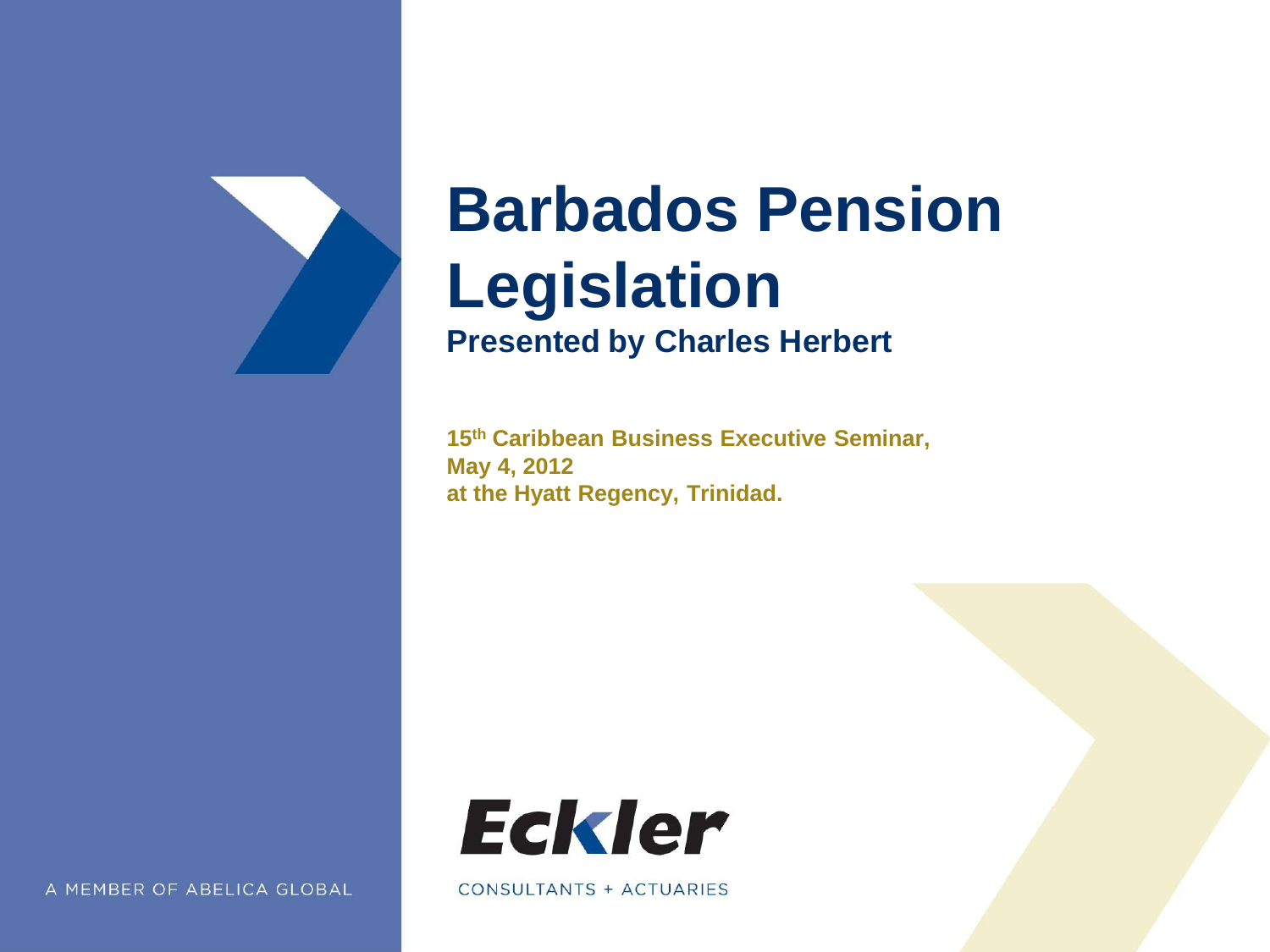# **Barbados Pension Framework**

>**Tier 1 The National Insurance Scheme – 2008 \$2.9b in assets**

- >**Tier 2 Private Pension Plans - Estimated assets \$1.5b - \$2.0b & Public Sector Plans for employees**
- >**Tier 3 Personal savings This presentation focuses on Tier 2. All Tier 2 Plans are harmonised with NIS so reducing their obligation by >**

**50%**

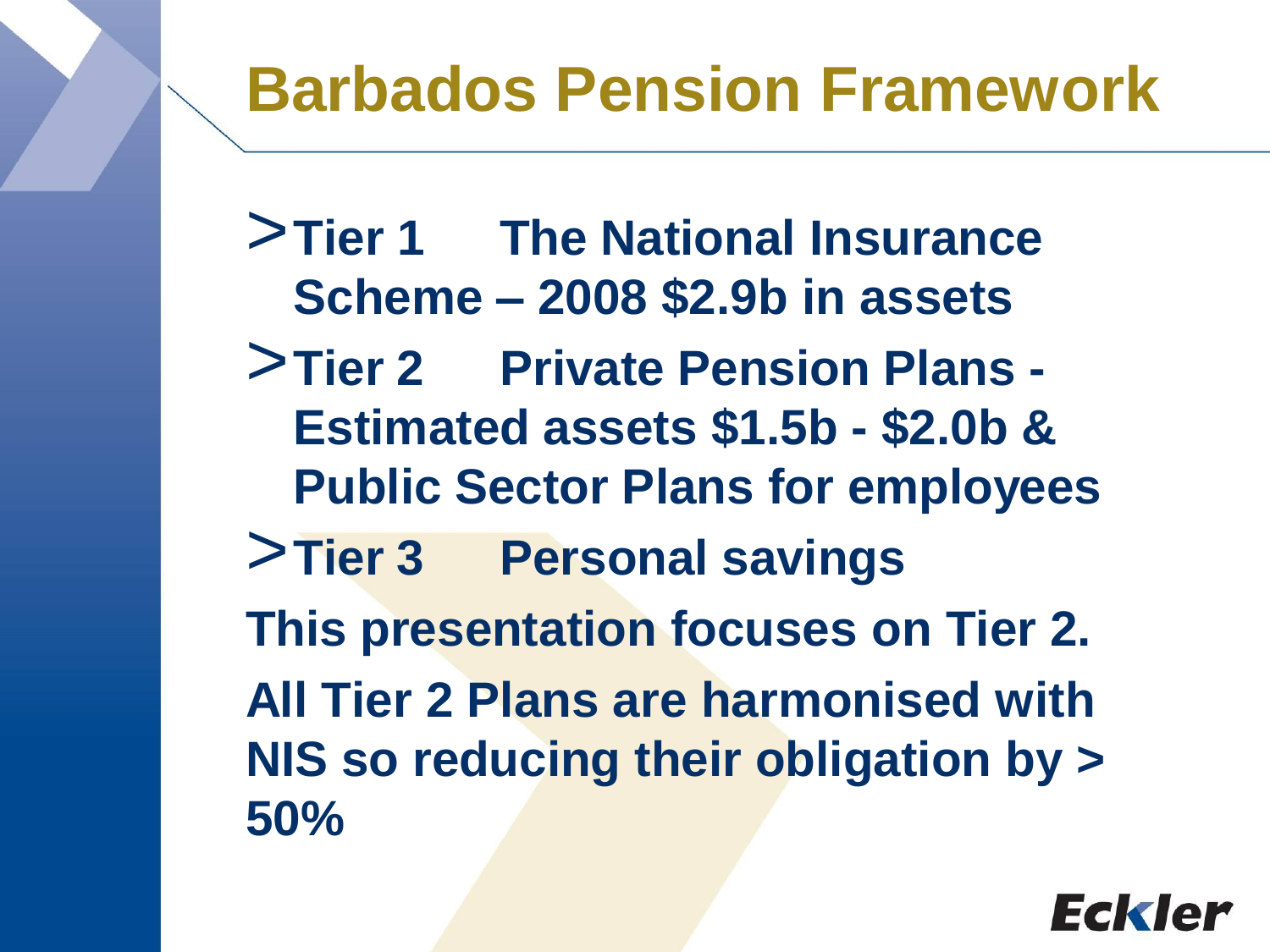# **Regulation of Private Plans-History**

- >**Income Tax Act 1966**
- >**Occupational Pension Benefits Act 2003**
	- Passed 2003
	- Proclaimed February 1<sup>st</sup> 2011
	- Regulations February 15th 2011

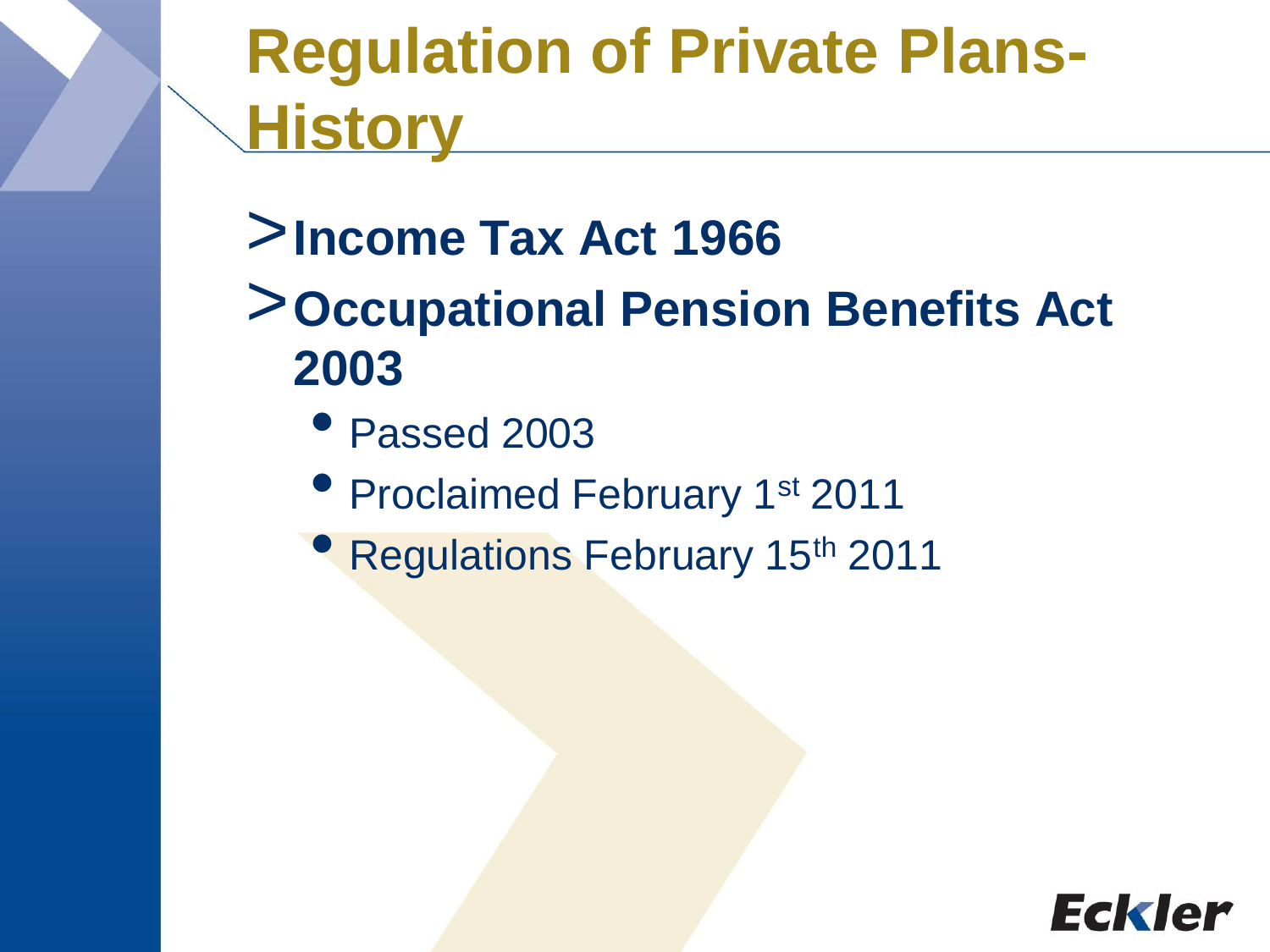### **Regulator**

- >**Was Inland Revenue**
- >**Then Supervisor of Pensions**
- >**From April 1st 2011 – The Financial Services Commission**

### >**Fiduciary responsibility placed on:**

- Administrator
- Actuary
- Attorney at Law

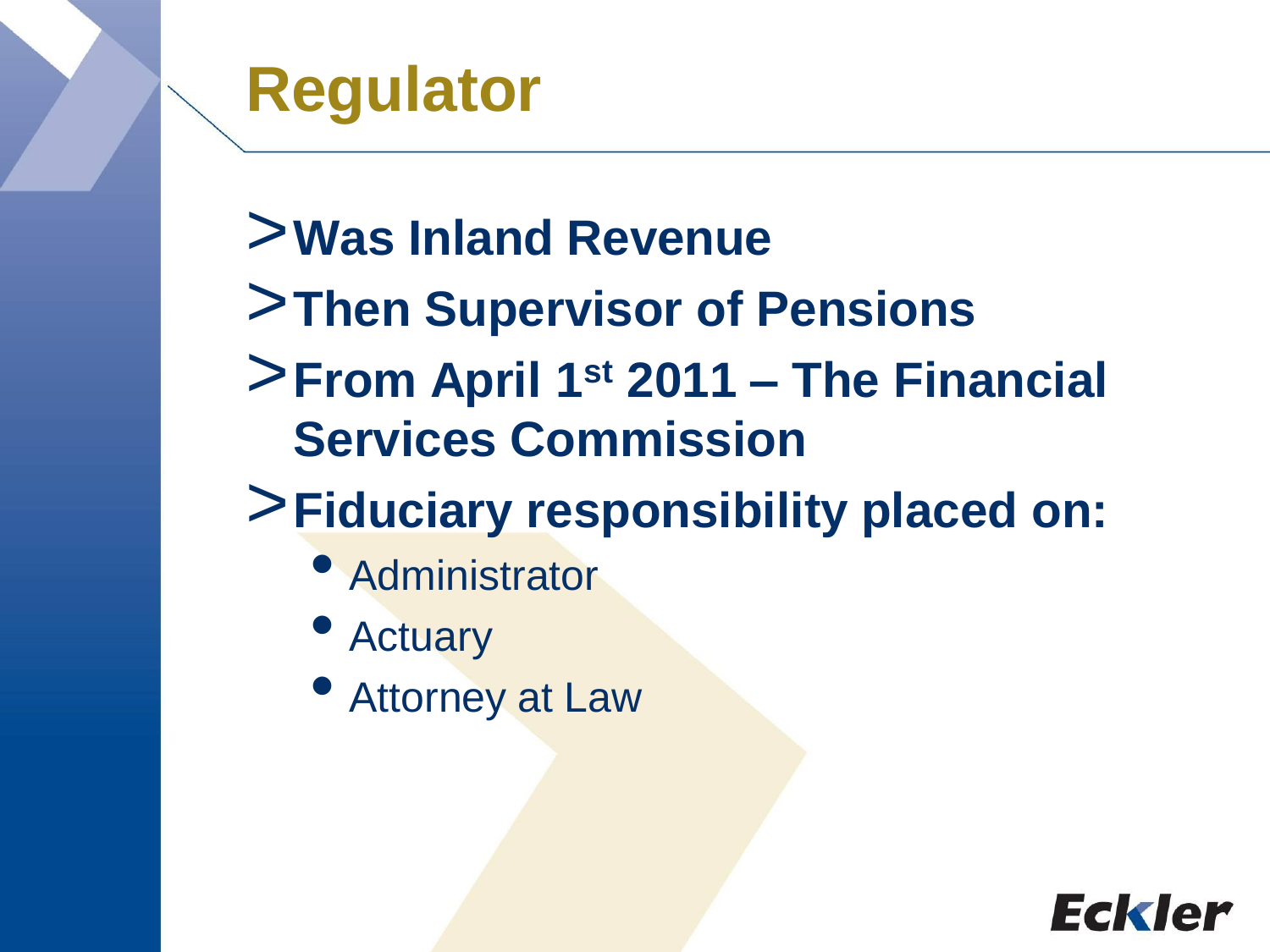# **Scope**

> **All Pension Plans covering Barbados employees must register.**

- > **Income Tax Act recognises OPBA registration.**
- > **Registered Plans may cover employees outside of Barbados but OPBA applies to Barbados employees only.**
- > **Individual RRSPs remain under the Income Tax Act**
- > **The Crown is exempted!**

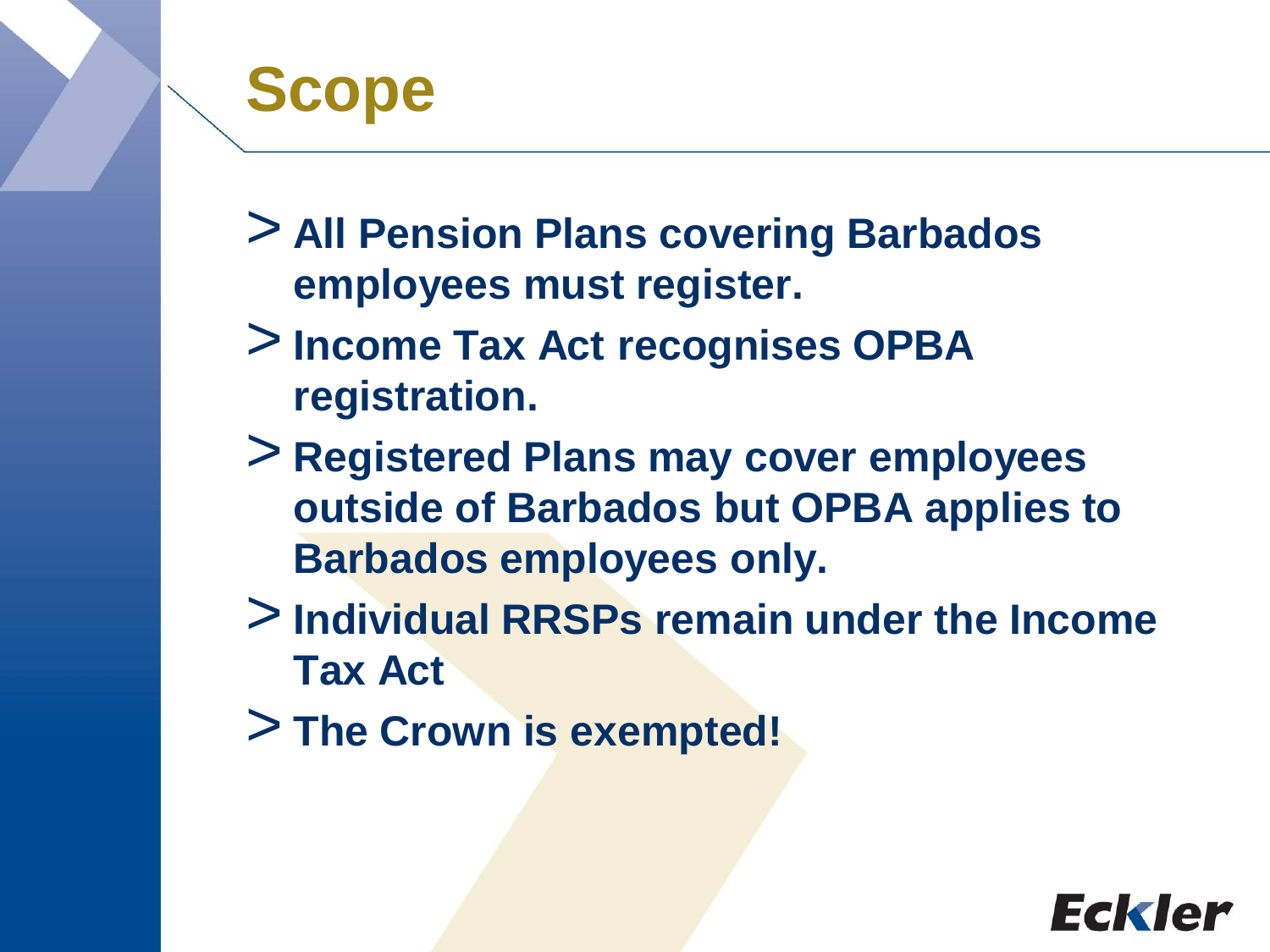# **Principal Functions**

#### > **Protection of employees through:**

- Minimum benefits
- Funding requirements
- Restrictions on how benefits are paid
- Right to information
- **Asset Requirements**
- > **Encouragement of Pension Plans by:**
	- Tax incentives
	- **Multi Country**
- > **Regulation through:**
	- **Statistics from annual returns**
	- **Mandatory registration**
	- Fines for offenses

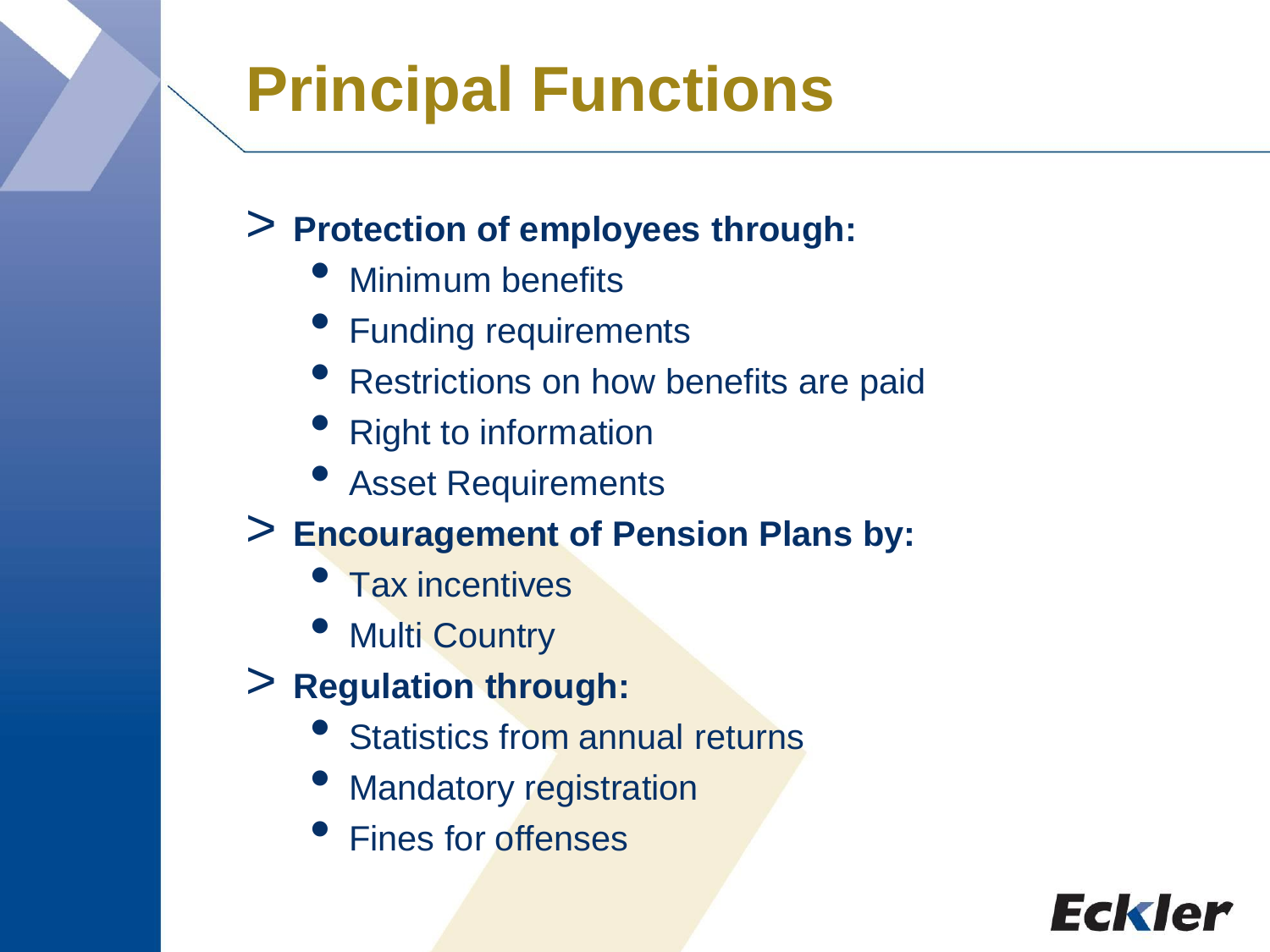#### >**50% Rule**

- >**Vesting after 3 years**
- >**Minimum Death Benefit**
- >**Harmonisation with NIS**
- >**Spouses benefits**
- >**No gender discrimination**
- >**COLA (pension increases)**

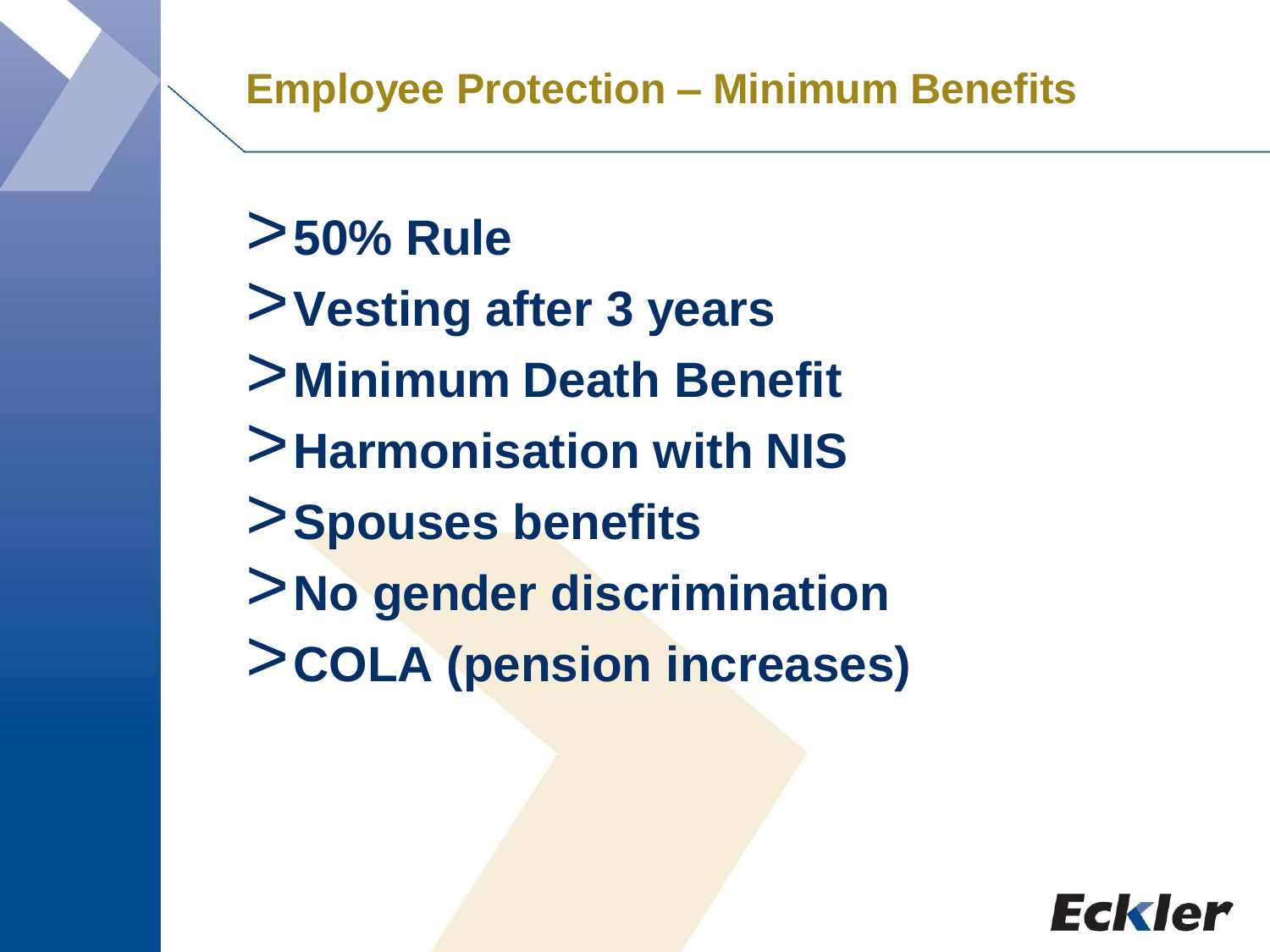- >**Triennial Actuarial Valuations**
- >**Minimum Employer contribution rates:**
	- Current year cost plus
	- Special payments to fund greater of solvency deficit and going concern deficit.
- >**Annual valuations where there is a "Solvency Concern"**
- >**Contributions must be paid < 30 days**

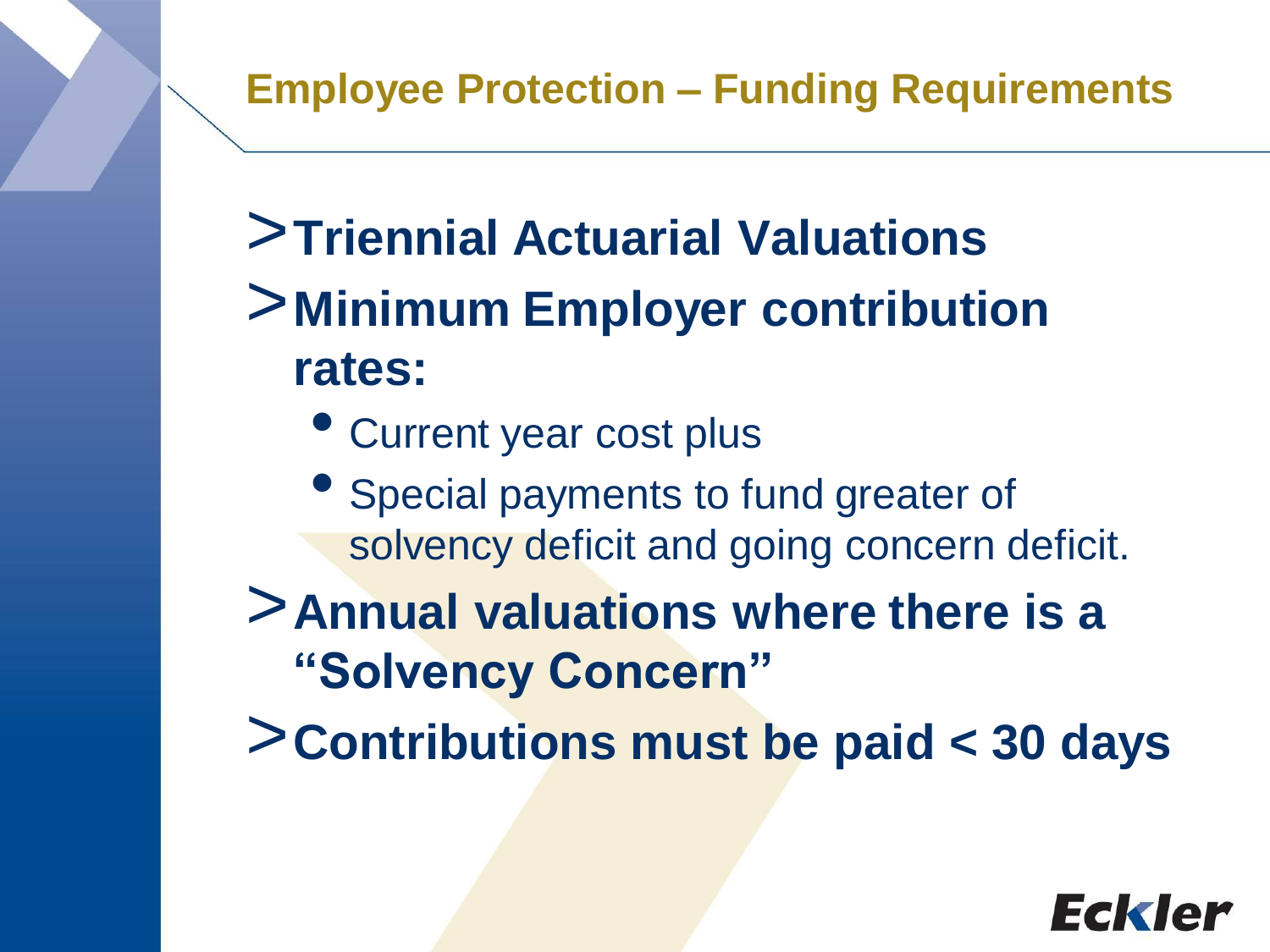- >**Max retirement age**
- >**Locking-In of benefits**
- >**Life Annuity or Drawdown arrangement**
- >**Maximum commutation 25%**
- >**AVCs may be taken in cash.**
- >**Deadlines on notification and payment of benefits**

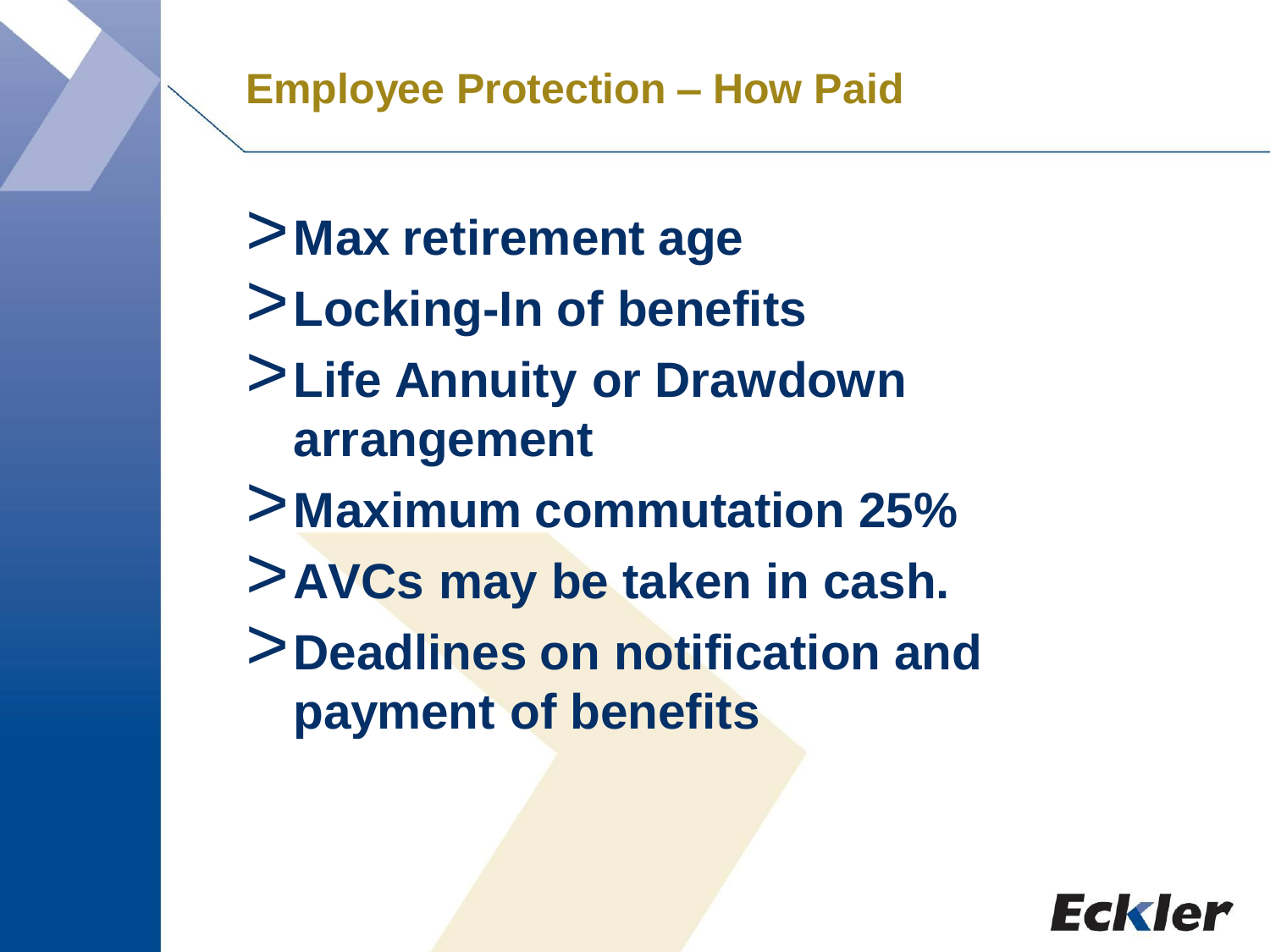- >**Explanatory Booklet before joining**
- >**Joining can not be mandatory.**
- >**Annual benefit statement (prescribed content)**
- >**Right of access to:**
	- Plan documents
	- Audited accounts
	- Actuarial Valuation
- >**Subject to individual privacy**

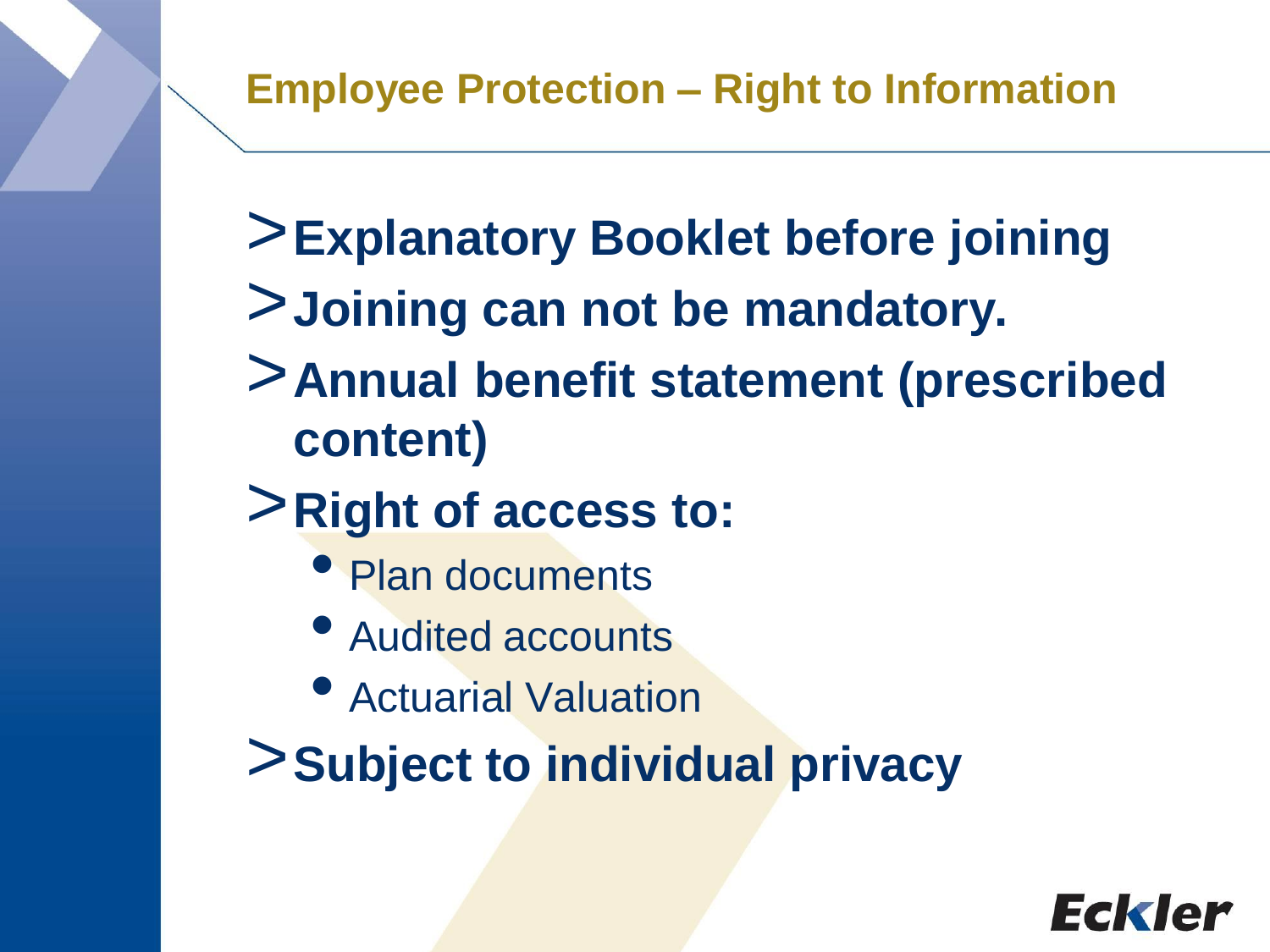- >**Annual Financial Statements**
- >**Annual audit for funds > \$3M**
- >**Require a SIP&G with annual review.**
- >**Limits on concentration.**
- >**No local requirement.**
- >**Equity Limit**
- >**Real Estate Limit 20%**
- >**Amendments not yet available**

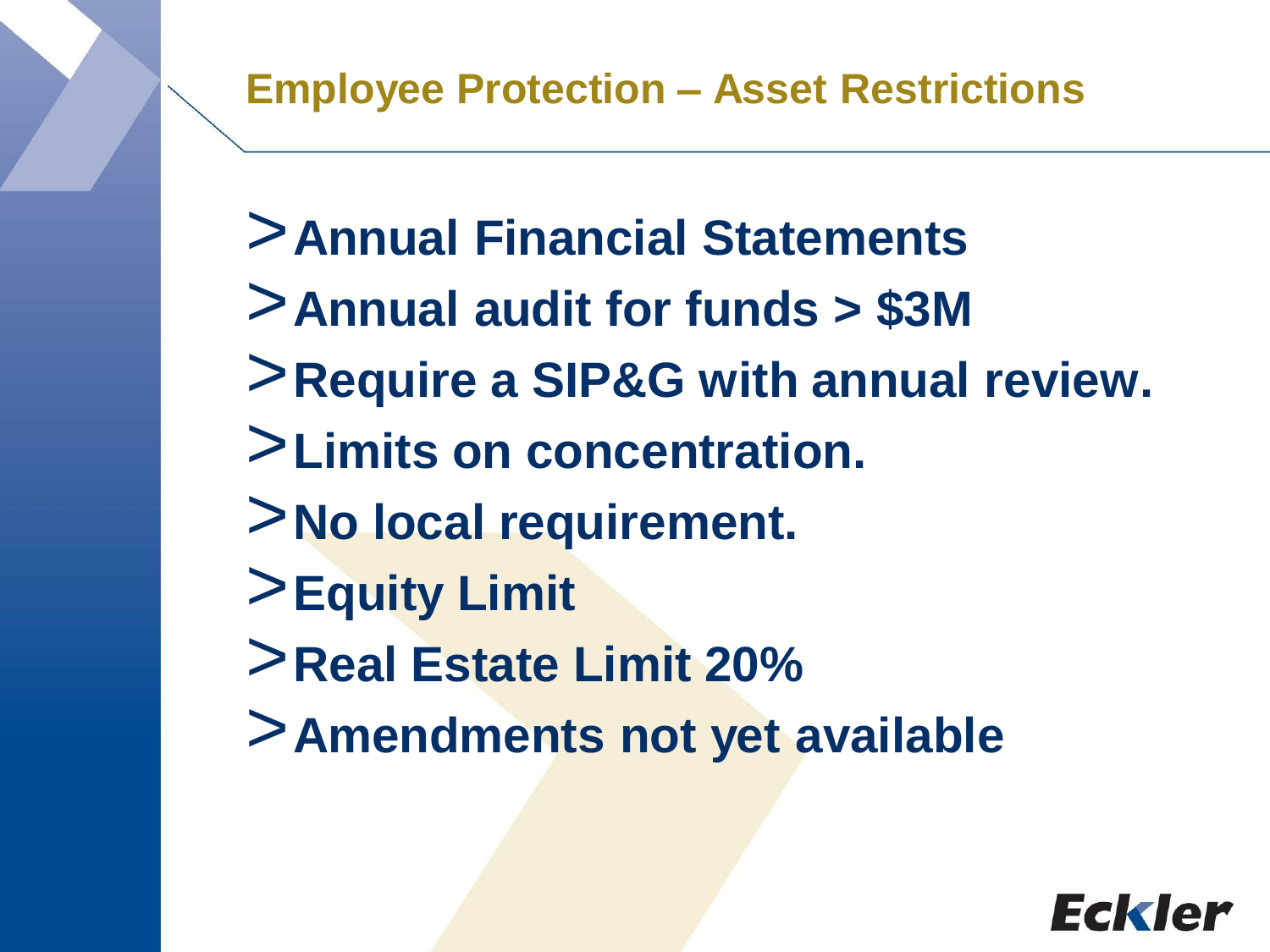#### **Encouragement of Pension Plans**

#### >**Tax Incentives**

- ER contributions not a benefit in kind
- Tax exemption for investment income
- Tax exemption for ee contributions
- At retirement up to 25% in cash tax free

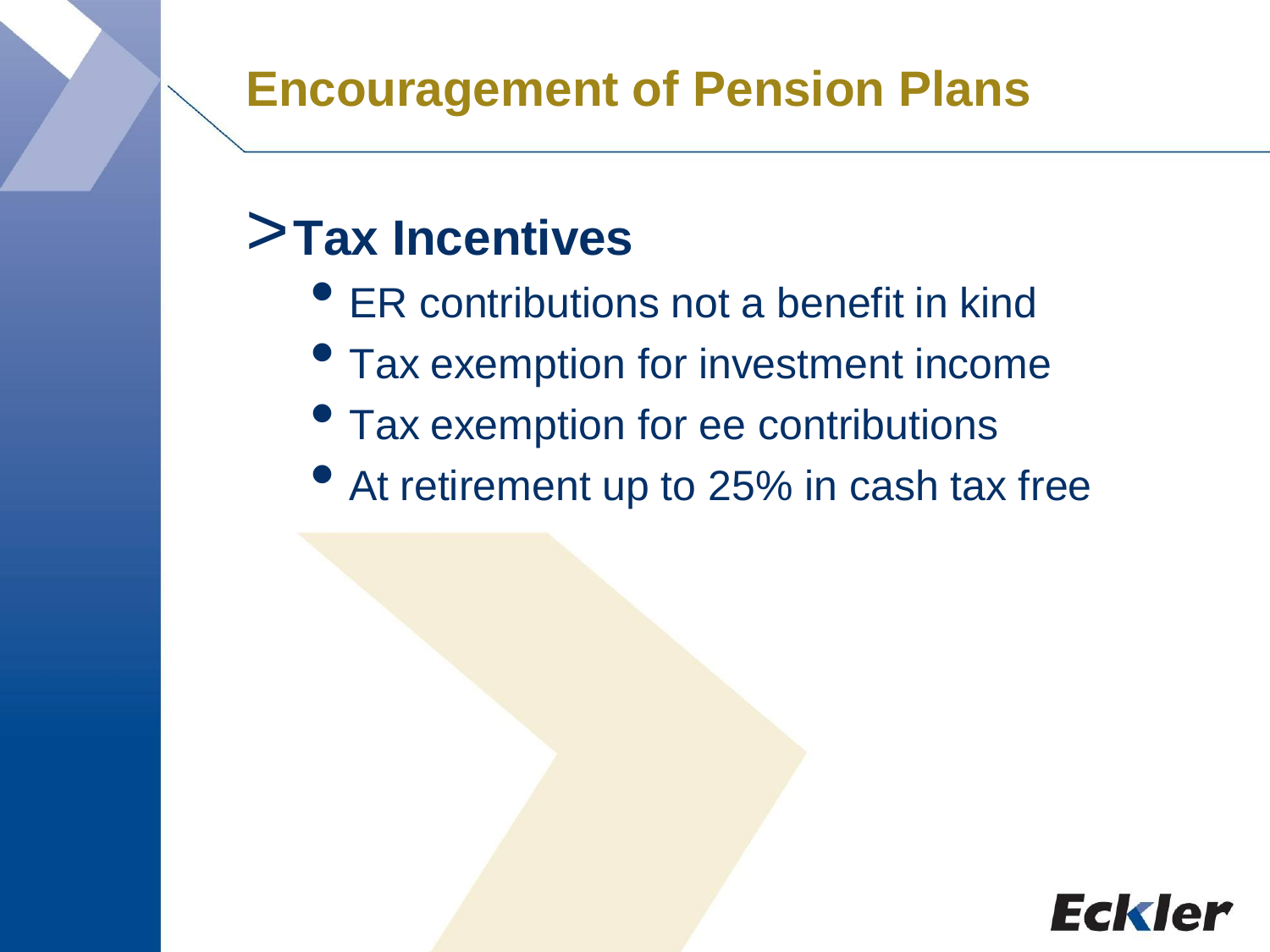**Regulation** 

>**Mandatory registration** >**Annual returns** >**Fees, Fees, Fees** >**Fines for offenses**

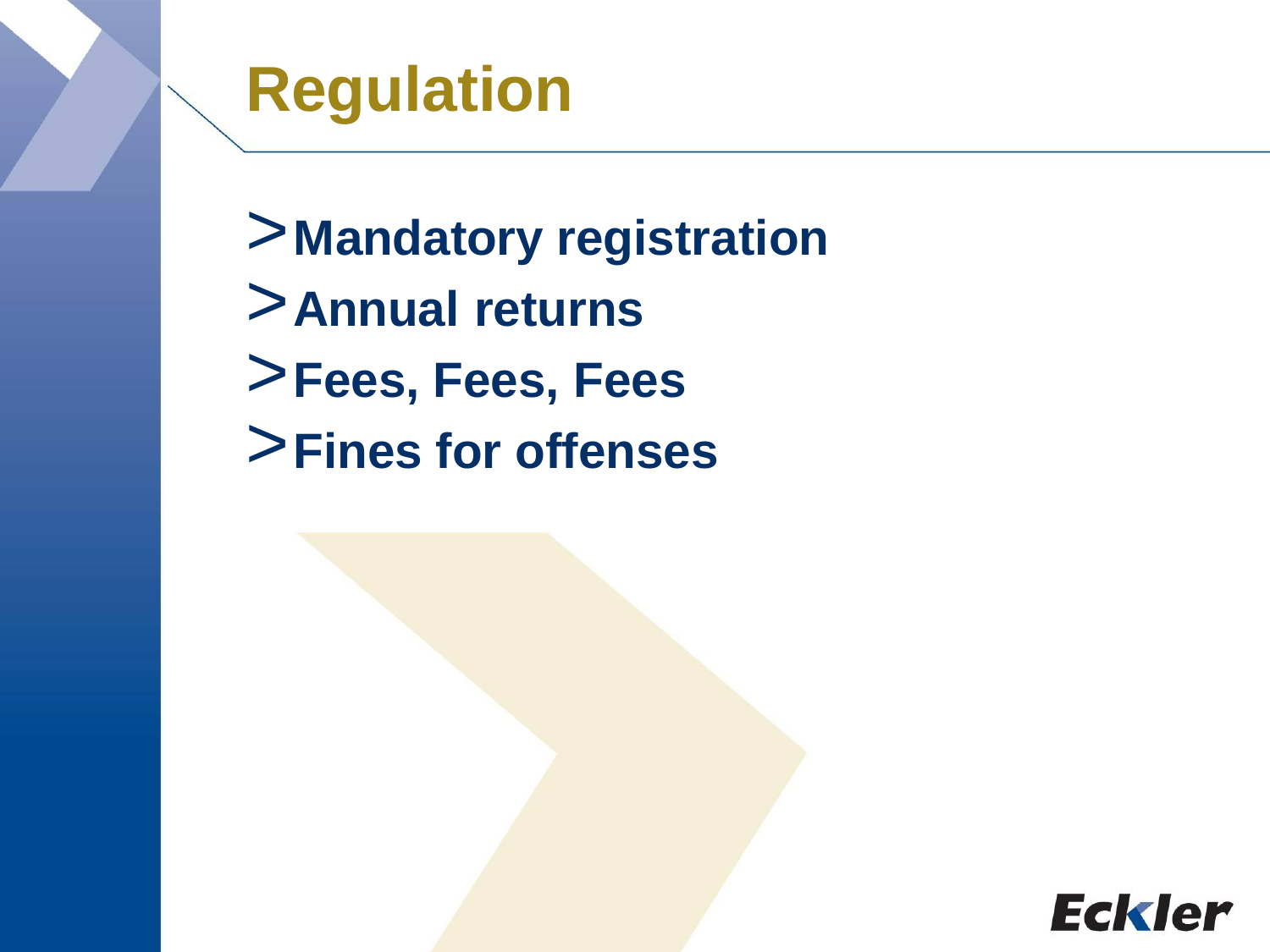# **Implementation**

#### >**Act gave 12 months for all plans to register BUT**

- FSC established April 2011 with few staff and most hires not until early 2012
- Ambiguous clauses needed clarification before plans could be redrafted

### >**Pension Advisory Council**

- Comprised of stakeholders
- >**Sheer volume**